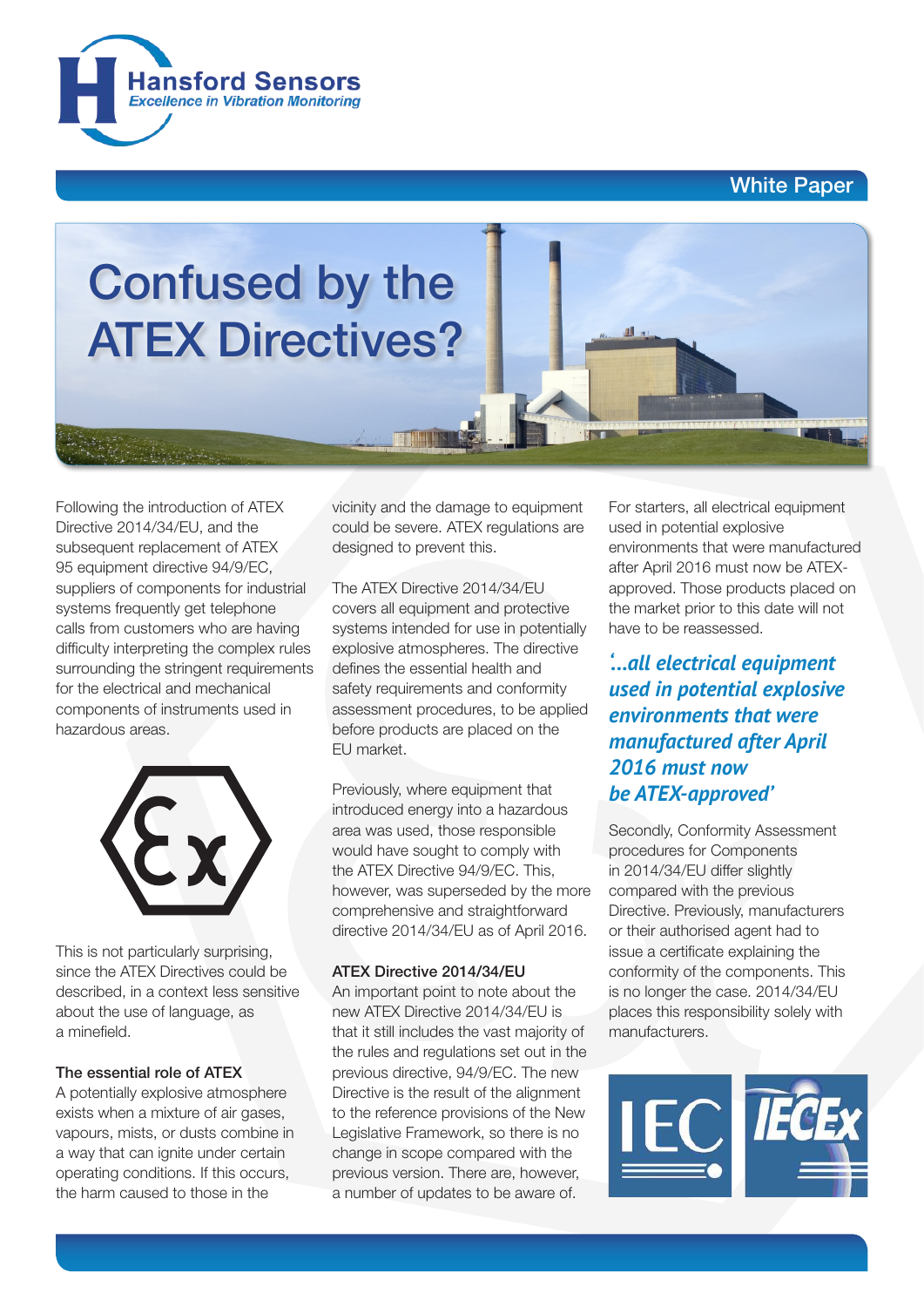

## White Paper

Additionally, articles 31, 32 and 33 in 2014/34/EU outline the requirement for the sharing of data – such as test reports and certificates – and experience between Notified Bodies. This is facilitated by the Commission and enables authorities to monitor both negative and positive aspects of the conformity assessment process.

Previous versions of the directives assigned specific obligations to manufacturers and their authorised representatives. 2014/34/EU, however, extends these obligations to importers and distributors.

The table below shows which tasks are assumed to be the responsibility of each party.

| <b>Task</b>                                                                                                         | <b>Manufacturer</b> | <b>Associated Rep</b> | Importer     | <b>Distributor</b> |
|---------------------------------------------------------------------------------------------------------------------|---------------------|-----------------------|--------------|--------------------|
| Ensure products carry identifying data such as batch<br>details or serial number                                    | $\checkmark$        |                       |              |                    |
| Design and build in accordance with ANNEX III                                                                       | $\checkmark$        |                       |              |                    |
| Draw-up technicl documentation, Declaration of<br>Conformity & apply CE Marking                                     | ✓                   |                       |              |                    |
| Ensure series production should remain in<br>conformity                                                             | ✓                   |                       |              |                    |
| Co-operate with national authorities and detail their<br>suppliers or customers                                     | ✓                   | ✓                     | ✓            | ✓                  |
| Include their name and address and a clear point of<br>company contact                                              | ✓                   |                       | $\checkmark$ |                    |
| Ensure products feature all markings                                                                                | $\checkmark$        |                       |              |                    |
| Place only compliant products on the market                                                                         |                     |                       | $\checkmark$ |                    |
| Ensure that products undergo conformity<br>assessment and have appropriate documentation                            |                     |                       | ✓            | ✓                  |
| Ensure instructions and safety data is included                                                                     | ✓                   |                       | ✓            |                    |
| Keep documentation for 10 years after the<br>product is placed on the market                                        | ✓                   |                       | ✓            |                    |
| Ensure a declaration accompanies all products                                                                       | ✓                   |                       |              |                    |
| Carry out sample testing to protect safety of users                                                                 | ✓                   |                       | ✓            |                    |
| Ensure transport or storage does not compromise<br>compliance                                                       |                     |                       | ✓            | ✓                  |
| Ensure products carry all appropriate<br>symbols including:                                                         |                     |                       |              |                    |
| Take corrective actions immediately after a product<br>is believed not to comply and notify national<br>authorities |                     |                       | ✓            |                    |

Directive 2014/34/EU is complemented by the ATEX 'Workplace' Directive 1999/92/EC. This Directive sets out the responsibilities of employers, by dealing with the minimum requirements for improving the level of health and safety protection of workers potentially at risk from explosive atmospheres.